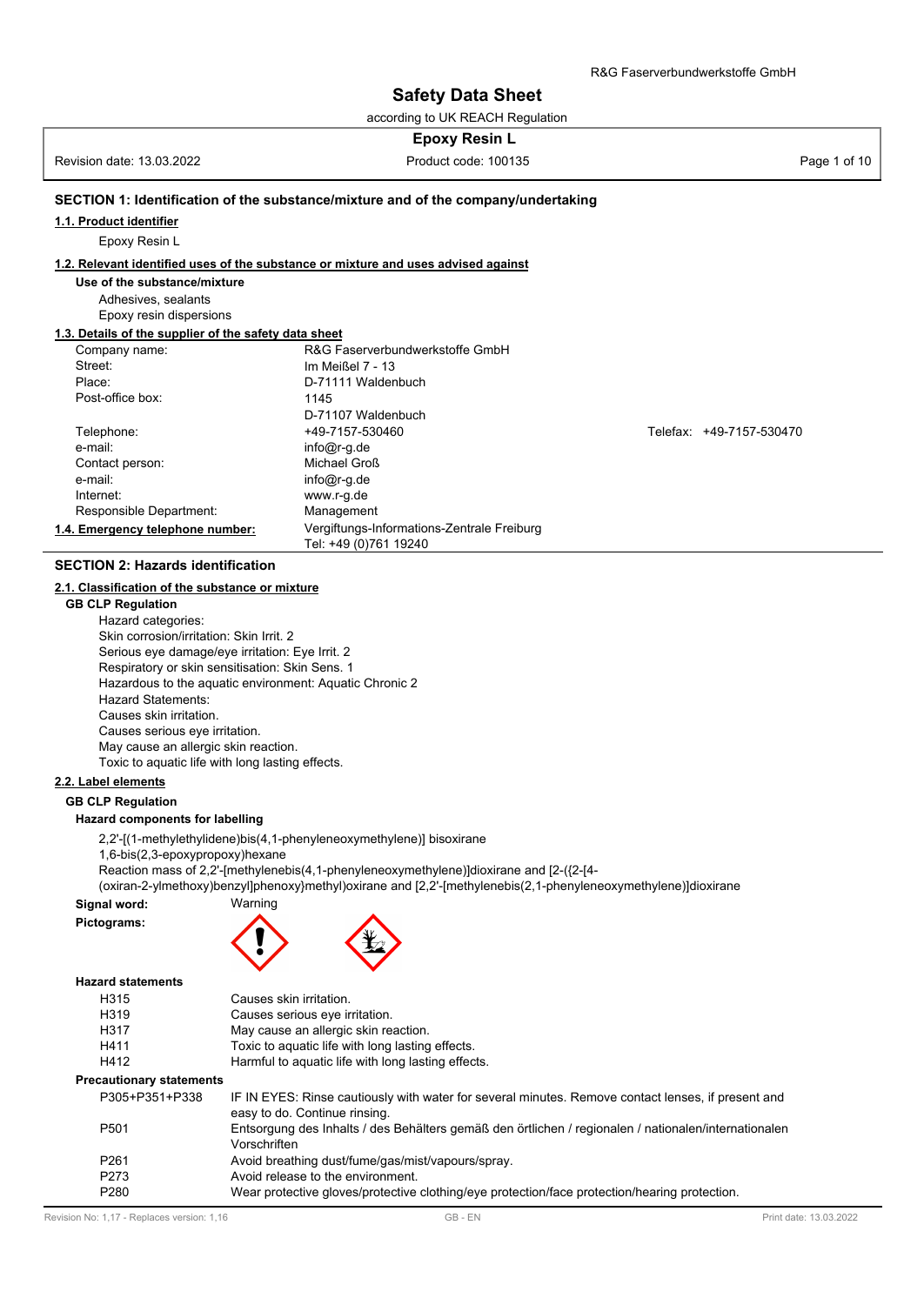according to UK REACH Regulation

#### **Epoxy Resin L**

Revision date: 13.03.2022 **Product code: 100135** Product code: 100135 Page 2 of 10

**Special labelling of certain mixtures**

EUH205 Contains epoxy constituents. May produce an allergic reaction.

**2.3. Other hazards**

The substances in the mixture do not meet the PBT/vPvB criteria according to REACH, annex XIII.

#### **SECTION 3: Composition/information on ingredients**

#### **3.2. Mixtures**

#### **Hazardous components**

| CAS No     | Chemical name                                                                                                                                                                                                 |          |                  | Quantity   |  |
|------------|---------------------------------------------------------------------------------------------------------------------------------------------------------------------------------------------------------------|----------|------------------|------------|--|
|            | EC No                                                                                                                                                                                                         | Index No | <b>REACH No</b>  |            |  |
|            | <b>GHS Classification</b>                                                                                                                                                                                     |          |                  |            |  |
| 1675-54-3  | 2,2'-[(1-methylethylidene)bis(4,1-phenyleneoxymethylene)] bisoxirane                                                                                                                                          |          |                  | 50 - 100 % |  |
|            | 01-2119456619-26<br>216-823-5                                                                                                                                                                                 |          |                  |            |  |
|            | Skin Irrit. 2, Eye Irrit. 2, Skin Sens. 1, Aquatic Chronic 2; H315 H319 H317 H411                                                                                                                             |          |                  |            |  |
| 16096-31-4 | 1,6-bis(2,3-epoxypropoxy)hexane                                                                                                                                                                               |          |                  |            |  |
|            | 240-260-4                                                                                                                                                                                                     |          | 01-2119463471-41 |            |  |
|            | Skin Irrit. 2, Eye Irrit. 2, Skin Sens. 1, Aquatic Chronic 3; H315 H319 H317 H412                                                                                                                             |          |                  |            |  |
|            | Reaction mass of 2,2'-[methylenebis(4,1-phenyleneoxymethylene)]dioxirane and [2-({2-[4-<br>(oxiran-2-ylmethoxy)benzyl]phenoxy}methyl)oxirane and [2,2'-<br>[methylenebis(2,1-phenyleneoxymethylene)]dioxirane |          |                  |            |  |
|            | 701-263-0                                                                                                                                                                                                     |          | 01-2119454392-40 |            |  |
|            | Skin Irrit. 2, Skin Sens. 1, Aquatic Chronic 2; H315 H317 H411                                                                                                                                                |          |                  |            |  |

# Full text of H and EUH statements: see section 16.

| Specific Conc. Limits, M-factors and ATE |
|------------------------------------------|
|------------------------------------------|

| CAS No     | <b>IEC No</b>                                        | Chemical name                                                                                                                                                                                                   | Quantity    |  |  |  |  |  |
|------------|------------------------------------------------------|-----------------------------------------------------------------------------------------------------------------------------------------------------------------------------------------------------------------|-------------|--|--|--|--|--|
|            |                                                      | Specific Conc. Limits, M-factors and ATE                                                                                                                                                                        |             |  |  |  |  |  |
| 1675-54-3  | 216-823-5                                            | $[2,2'-[(1-methylethylidene)bis(4,1-phenyleneoxymethylene)]$ bisoxirane                                                                                                                                         |             |  |  |  |  |  |
|            |                                                      | dermal: LD50 = 23000 mg/kg; oral: LD50 = 15000 mg/kg                                                                                                                                                            |             |  |  |  |  |  |
| 16096-31-4 | 240-260-4                                            | $1,6-bis(2,3-epoxypropoxy)$ hexane                                                                                                                                                                              |             |  |  |  |  |  |
|            | dermal: LD50 = > 4900 mg/kg; oral: LD50 = 8500 mg/kg |                                                                                                                                                                                                                 |             |  |  |  |  |  |
|            | 701-263-0                                            | Reaction mass of 2,2'-[methylenebis(4,1-phenyleneoxymethylene)]dioxirane and [2-({2-[4-]]<br>(oxiran-2-ylmethoxy)benzyl]phenoxy}methyl)oxirane and [2,2'-<br>[methylenebis(2,1-phenyleneoxymethylene)]dioxirane | $10 - 25 %$ |  |  |  |  |  |
|            |                                                      | dermal: LD50 = $>$ 2000 mg/kg; oral: LD50 = $>$ 5000 mg/kg                                                                                                                                                      |             |  |  |  |  |  |

#### **SECTION 4: First aid measures**

#### **4.1. Description of first aid measures**

#### **General information**

Take off immediately all contaminated clothing.

# **After inhalation**

Provide fresh air. If breathing is irregular or stopped, administer artificial respiration. Medical treatment necessary.

#### **After contact with skin**

After contact with skin, wash immediately with polyethylene glycol, followed by plenty of water. Take off immediately all contaminated clothing and wash it before reuse. If skin irritation occurs.

#### **After contact with eyes**

After contact with the eyes, rinse with water with the eyelids open for a sufficient length of time, then consult an ophthalmologist immediately.

# **After ingestion**

Seek medical advice immediately.

#### **4.2. Most important symptoms and effects, both acute and delayed**

#### No information available.

# **4.3. Indication of any immediate medical attention and special treatment needed**

Treat symptomatically.

#### **SECTION 5: Firefighting measures**

# **5.1. Extinguishing media**

# **Suitable extinguishing media**

Carbon dioxide (CO2), Extinguishing powder, Water spray jet.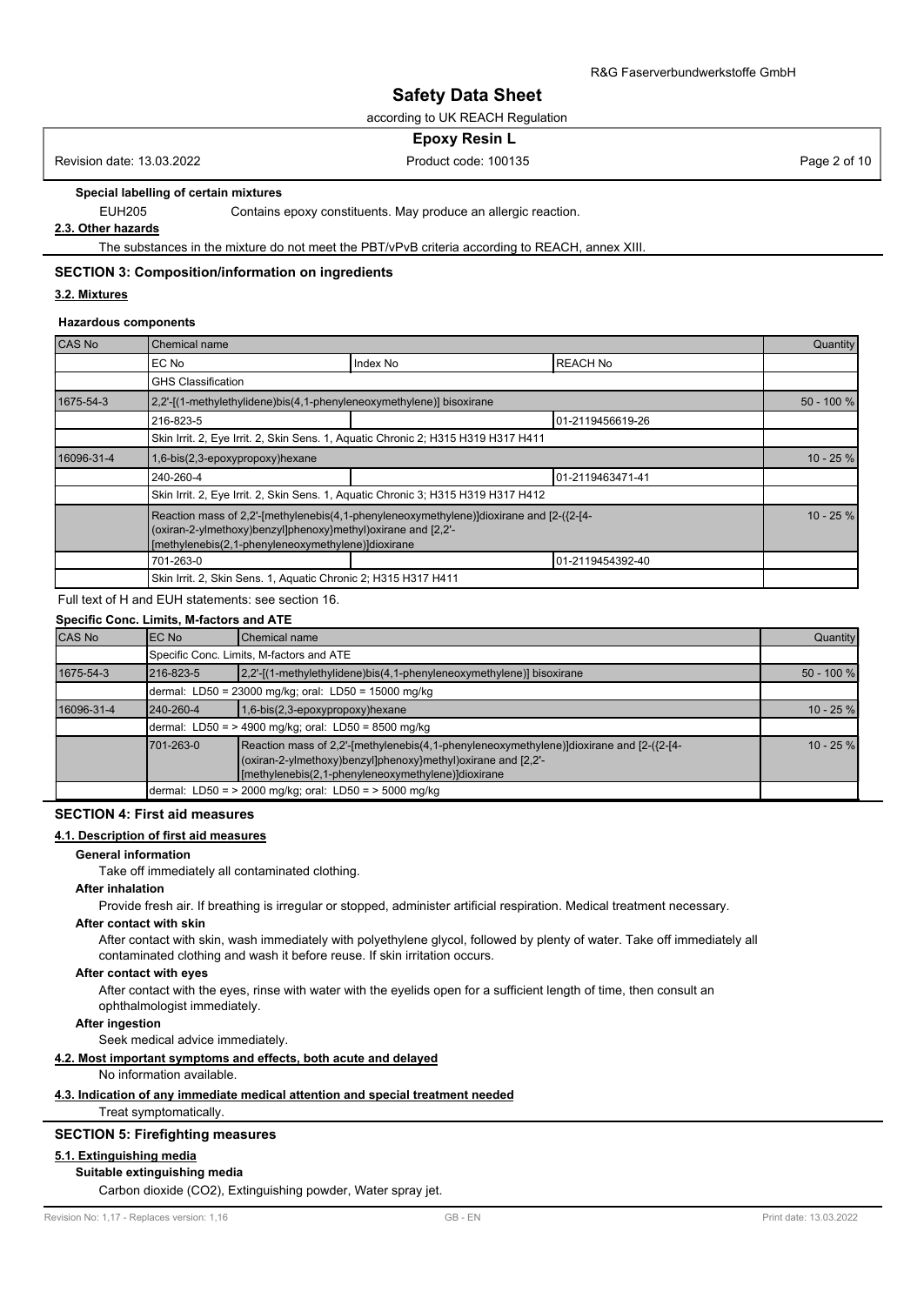according to UK REACH Regulation

#### **Epoxy Resin L**

Revision date: 13.03.2022 **Product code: 100135** Product code: 100135 Page 3 of 10

# **Unsuitable extinguishing media**

Full water jet

#### **5.2. Special hazards arising from the substance or mixture**

The product itself does not burn. In case of fire may be liberated: Gases/vapours, toxic.

#### **5.3. Advice for firefighters**

Wear a self-contained breathing apparatus and chemical protective clothing. Full protection suit.

#### **Additional information**

Suppress gases/vapours/mists with water spray jet. Collect contaminated fire extinguishing water separately. Do not allow entering drains or surface water.

# **SECTION 6: Accidental release measures**

#### **6.1. Personal precautions, protective equipment and emergency procedures**

Use personal protection equipment. Evacuate area.

# **6.2. Environmental precautions**

Do not allow to enter into surface water or drains.

Do not allow to enter the soil or subsoil.

# **6.3. Methods and material for containment and cleaning up**

Provide adequate ventilation. Absorb with liquid-binding material (sand, diatomaceous earth, acid- or universal binding agents). Treat the recovered material as prescribed in the section on waste disposal.

#### **6.4. Reference to other sections**

Safe handling: see section 7 Personal protection equipment: see section 8 Disposal: see section 13

#### **SECTION 7: Handling and storage**

**7.1. Precautions for safe handling**

#### **Advice on safe handling**

The usual precautions when handling chemicals must be observed.

**Advice on protection against fire and explosion**

No special fire protection measures are necessary.

#### **7.2. Conditions for safe storage, including any incompatibilities**

**Requirements for storage rooms and vessels**

Keep/Store only in original container. Provide for retaining containers, eg. floor pan without outflow.

# **Hints on joint storage**

Store separately from foodstuffs.

**Further information on storage conditions**

Keep receptacles tightly sealed.

# **7.3. Specific end use(s)**

Adhesives, sealants

Epoxy resin dispersions

#### **SECTION 8: Exposure controls/personal protection**

#### **8.1. Control parameters**

#### **DNEL/DMEL values**

| CAS No                                                                       | Substance                                                                                                                                                                                                   |                 |          |                          |  |
|------------------------------------------------------------------------------|-------------------------------------------------------------------------------------------------------------------------------------------------------------------------------------------------------------|-----------------|----------|--------------------------|--|
| DNEL type                                                                    |                                                                                                                                                                                                             | Exposure route  | Effect   | Value                    |  |
| 1675-54-3                                                                    | 2,2'-[(1-methylethylidene)bis(4,1-phenyleneoxymethylene)] bisoxirane                                                                                                                                        |                 |          |                          |  |
| Worker DNEL,                                                                 |                                                                                                                                                                                                             | dermal          |          | 0,75 mg/kg bw/day        |  |
| Worker DNEL,                                                                 |                                                                                                                                                                                                             | linhalation     |          | $4,93$ mg/m <sup>3</sup> |  |
| 16096-31-4<br>1,6-bis(2,3-epoxypropoxy)hexane                                |                                                                                                                                                                                                             |                 |          |                          |  |
| Worker DNEL,                                                                 |                                                                                                                                                                                                             | <b>I</b> dermal |          | 2,8 mg/kg bw/day         |  |
| Worker DNEL.                                                                 |                                                                                                                                                                                                             | linhalation     |          | $2,9$ mg/m <sup>3</sup>  |  |
|                                                                              | Reaction mass of 2,2'-[methylenebis(4,1-phenyleneoxymethylene)]dioxirane and [2-({2-[4-(oxiran-2-ylmethoxy)benzyl]phenoxy}<br>methyl) oxirane and [2,2'-[methylenebis(2,1-phenyleneoxymethylene)] dioxirane |                 |          |                          |  |
| 104,15 mg/kg bw/day<br>Worker DNEL, long-term<br>systemic<br><b>I</b> dermal |                                                                                                                                                                                                             |                 |          |                          |  |
| Worker DNEL, long-term                                                       |                                                                                                                                                                                                             | linhalation     | systemic | $29,39 \text{ mg/m}^3$   |  |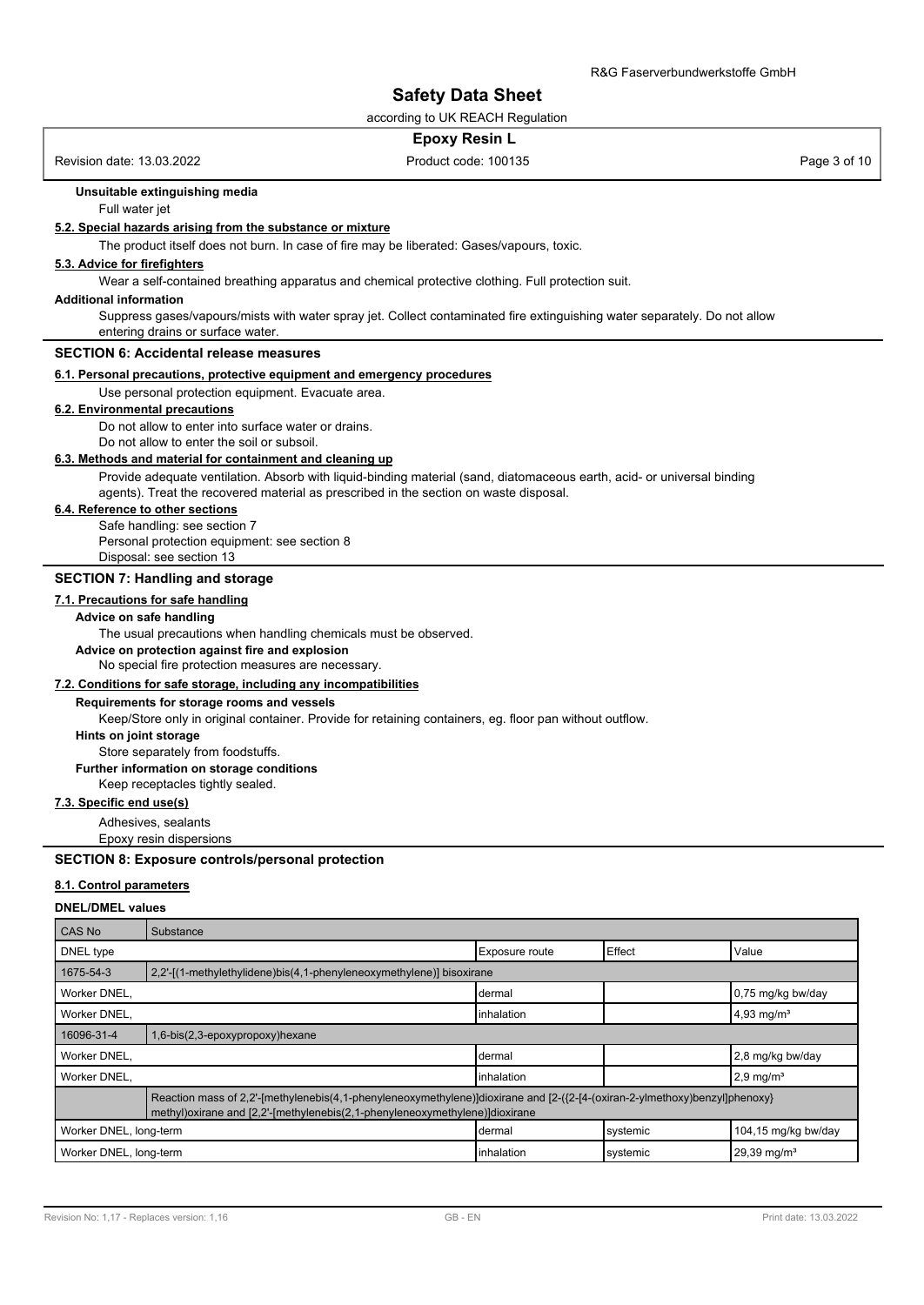according to UK REACH Regulation

#### **Epoxy Resin L**

Revision date: 13.03.2022 **Product code: 100135** Product code: 100135 Page 4 of 10

**PNEC values**

| CAS No                    | Substance                                                                                                                                                                                                   |              |
|---------------------------|-------------------------------------------------------------------------------------------------------------------------------------------------------------------------------------------------------------|--------------|
| Environmental compartment |                                                                                                                                                                                                             | Value        |
| 1675-54-3                 | 2,2'-[(1-methylethylidene)bis(4,1-phenyleneoxymethylene)] bisoxirane                                                                                                                                        |              |
| Freshwater                |                                                                                                                                                                                                             | 0,006 mg/l   |
| Marine water              |                                                                                                                                                                                                             | $0,001$ mg/l |
| Freshwater sediment       |                                                                                                                                                                                                             | 0,341 mg/kg  |
| Marine sediment           |                                                                                                                                                                                                             | 0,034 mg/kg  |
| Secondary poisoning       |                                                                                                                                                                                                             | 11 mg/kg     |
|                           | Micro-organisms in sewage treatment plants (STP)                                                                                                                                                            | 10 mg/l      |
| Soil                      |                                                                                                                                                                                                             | 0,065 mg/kg  |
| 16096-31-4                | 1,6-bis(2,3-epoxypropoxy)hexane                                                                                                                                                                             |              |
| Freshwater                |                                                                                                                                                                                                             | 0,0115 mg/l  |
| Marine water              |                                                                                                                                                                                                             | 0,00115 mg/l |
|                           | Reaction mass of 2,2'-[methylenebis(4,1-phenyleneoxymethylene)]dioxirane and [2-({2-[4-(oxiran-2-ylmethoxy)benzyl]phenoxy}<br>methyl) oxirane and [2,2'-[methylenebis(2,1-phenyleneoxymethylene)] dioxirane |              |
| Freshwater                |                                                                                                                                                                                                             | $0,003$ mq/l |
|                           | Freshwater (intermittent releases)                                                                                                                                                                          | $0,025$ mg/l |
| Marine water              |                                                                                                                                                                                                             | $0$ mg/l     |
| Freshwater sediment       |                                                                                                                                                                                                             | 0,294 mg/kg  |
| Marine sediment           |                                                                                                                                                                                                             | 0,029 mg/kg  |
|                           | Micro-organisms in sewage treatment plants (STP)                                                                                                                                                            | $10$ mg/l    |
| Soil                      |                                                                                                                                                                                                             | 0,237 mg/kg  |

#### **8.2. Exposure controls**





#### **Protective and hygiene measures**

Remove contaminated, saturated clothing immediately. Draw up and observe skin protection programme. Wash hands and face before breaks and after work and take a shower if necessary. When using do not eat or drink.

# **Eye/face protection**

Suitable eye protection: goggles.

# **Hand protection**

When handling with chemical substances, protective gloves must be worn with the CE-label including the four control digits. The quality of the protective gloves resistant to chemicals must be chosen as a function of the specific working place concentration and quantity of hazardous substances. For special purposes, it is recommended to check the resistance to chemicals of the protective gloves mentioned above together with the supplier of these gloves. Suitable material: FKM (fluoro rubber), NBR (Nitrile rubber) Thickness of the glove material: > 0,5mm

**Skin protection**

Wear suitable protective clothing.

**Respiratory protection**

In case of inadequate ventilation wear respiratory protection. ABEK-P2

# **SECTION 9: Physical and chemical properties**

#### **9.1. Information on basic physical and chemical properties**

| Physical state:  | Liguid         |                |
|------------------|----------------|----------------|
| Colour:          | vellowish      |                |
| Odour:           | characteristic |                |
| Odour threshold: | not determined |                |
|                  |                |                |
| pH-Value:        |                | not applicable |

#### **Changes in the physical state**

Melting point/freezing point: not determined

**Test method**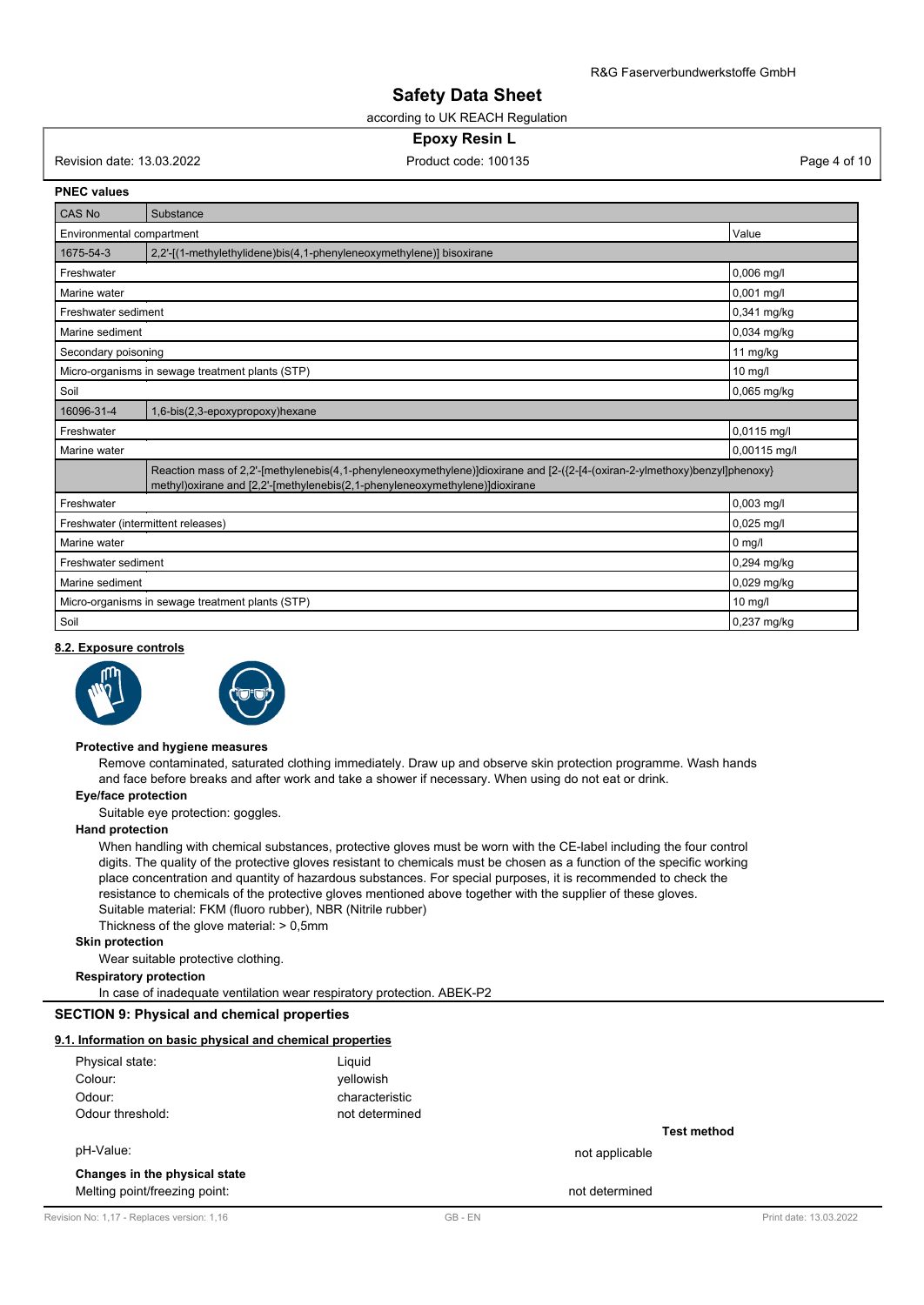according to UK REACH Regulation

| <b>Epoxy Resin L</b>                                                                                                    |                                  |                        |  |  |
|-------------------------------------------------------------------------------------------------------------------------|----------------------------------|------------------------|--|--|
| Revision date: 13.03.2022                                                                                               | Product code: 100135             | Page 5 of 10           |  |  |
| Boiling point or initial boiling point and boiling<br>range:                                                            | 200 °C                           |                        |  |  |
| Flash point:                                                                                                            | 150 °C                           |                        |  |  |
| <b>Flammability</b>                                                                                                     |                                  |                        |  |  |
| Solid:                                                                                                                  | not applicable                   |                        |  |  |
| Gas:                                                                                                                    | not applicable                   |                        |  |  |
| <b>Explosive properties</b>                                                                                             |                                  |                        |  |  |
| The product is not: Explosive.                                                                                          |                                  |                        |  |  |
| Lower explosion limits:                                                                                                 | not determined                   |                        |  |  |
| Upper explosion limits:                                                                                                 | not determined                   |                        |  |  |
| Self-ignition temperature                                                                                               |                                  |                        |  |  |
| Solid:                                                                                                                  | not applicable                   |                        |  |  |
| Gas:                                                                                                                    | not applicable<br>not determined |                        |  |  |
| Decomposition temperature:                                                                                              |                                  |                        |  |  |
| <b>Oxidizing properties</b>                                                                                             |                                  |                        |  |  |
| Not oxidising.                                                                                                          |                                  |                        |  |  |
| Vapour pressure:                                                                                                        | 1 <sub>hPa</sub>                 |                        |  |  |
| (at 20 $°C$ )<br>Density (at 23 °C):                                                                                    |                                  | 1,1 $g/cm3$ ISO 2811-2 |  |  |
| Water solubility:                                                                                                       | Immiscible                       |                        |  |  |
| Solubility in other solvents                                                                                            |                                  |                        |  |  |
| not determined                                                                                                          |                                  |                        |  |  |
| Partition coefficient n-octanol/water:                                                                                  | not determined                   |                        |  |  |
| Viscosity / dynamic:                                                                                                    | 875 mPa s ISO 3219               |                        |  |  |
| (at 23 $^{\circ}$ C)                                                                                                    |                                  |                        |  |  |
| Relative vapour density:                                                                                                | not determined                   |                        |  |  |
| Evaporation rate:                                                                                                       | not determined                   |                        |  |  |
| 9.2. Other information                                                                                                  |                                  |                        |  |  |
| No information available.                                                                                               |                                  |                        |  |  |
| <b>SECTION 10: Stability and reactivity</b>                                                                             |                                  |                        |  |  |
| 10.1. Reactivity<br>No hazardous reaction when handled and stored according to provisions.                              |                                  |                        |  |  |
| 10.2. Chemical stability<br>no decomposition when stored and handled properly                                           |                                  |                        |  |  |
| 10.3. Possibility of hazardous reactions                                                                                |                                  |                        |  |  |
| reaction with strong oxidising agents Alkalis (alkalis). Acids                                                          |                                  |                        |  |  |
| 10.4. Conditions to avoid                                                                                               |                                  |                        |  |  |
| The product does not contain any relevant quantities of substances with workplace-related limit values to be monitored. |                                  |                        |  |  |
| 10.5. Incompatible materials<br>Keep away from oxidising agents.                                                        |                                  |                        |  |  |
| 10.6. Hazardous decomposition products                                                                                  |                                  |                        |  |  |
| no decomposition when stored and handled properly                                                                       |                                  |                        |  |  |
| In case of fire may be liberated: toxic and caustic gases and vapours                                                   |                                  |                        |  |  |
| <b>SECTION 11: Toxicological information</b>                                                                            |                                  |                        |  |  |
| 11.1. Information on toxicological effects                                                                              |                                  |                        |  |  |
| <b>Acute toxicity</b>                                                                                                   |                                  |                        |  |  |
| Based on available data, the classification criteria are not met.                                                       |                                  |                        |  |  |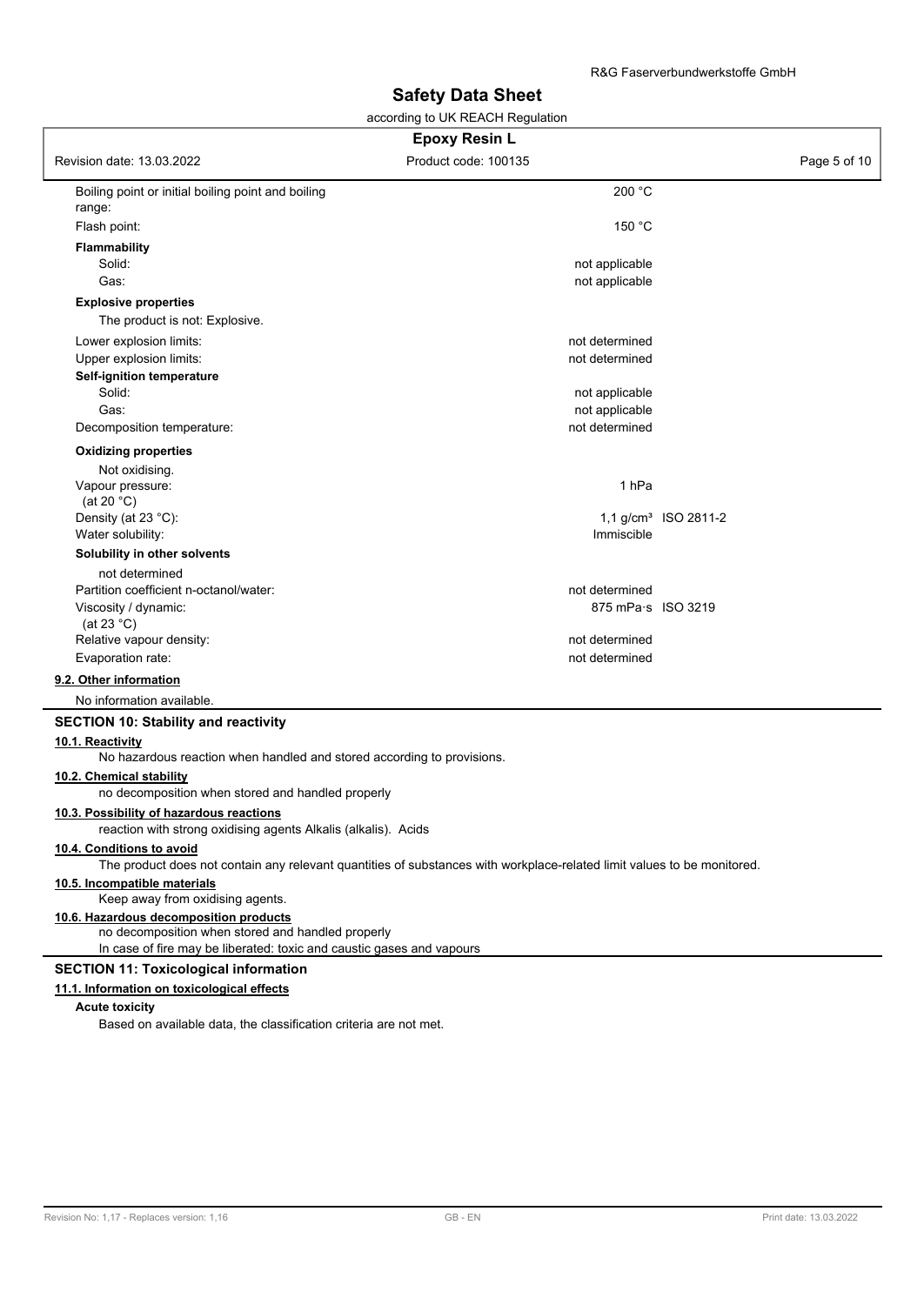#### according to UK REACH Regulation

#### **Epoxy Resin L**

Revision date: 13.03.2022 **Product code: 100135** Product code: 100135 Page 6 of 10

| CAS No     | Chemical name                                                                                                                                                                                               |                         |         |              |                 |  |  |
|------------|-------------------------------------------------------------------------------------------------------------------------------------------------------------------------------------------------------------|-------------------------|---------|--------------|-----------------|--|--|
|            | Exposure route                                                                                                                                                                                              | Dose                    | Species | Source       | <b>I</b> Method |  |  |
| 1675-54-3  | 2,2'-[(1-methylethylidene)bis(4,1-phenyleneoxymethylene)] bisoxirane                                                                                                                                        |                         |         |              |                 |  |  |
|            | oral                                                                                                                                                                                                        | LD50<br>15000<br>mg/kg  | rat     |              |                 |  |  |
|            | dermal                                                                                                                                                                                                      | 23000<br>LD50<br>mg/kg  | rabbit  |              |                 |  |  |
| 16096-31-4 | 1,6-bis(2,3-epoxypropoxy)hexane                                                                                                                                                                             |                         |         |              |                 |  |  |
|            | oral                                                                                                                                                                                                        | LD50<br>8500<br>mg/kg   | Rat     | Manufacturer |                 |  |  |
|            | dermal                                                                                                                                                                                                      | >4900<br>LD50<br>mg/kg  | Rabbit  | Manufacturer |                 |  |  |
|            | Reaction mass of 2,2'-[methylenebis(4,1-phenyleneoxymethylene)]dioxirane and [2-({2-[4-(oxiran-2-ylmethoxy)benzyl]phenoxy}<br>methyl) oxirane and [2,2'-[methylenebis(2,1-phenyleneoxymethylene)] dioxirane |                         |         |              |                 |  |  |
|            | Rat<br>LD50<br>> 5000<br>Manufacturer<br>oral<br>mg/kg                                                                                                                                                      |                         |         |              |                 |  |  |
|            | dermal                                                                                                                                                                                                      | > 2000<br>LD50<br>mg/kg | Rat     | Manufacturer |                 |  |  |

#### **Irritation and corrosivity**

Causes skin irritation.

Causes serious eye irritation.

#### **Sensitising effects**

Contains epoxy constituents. May produce an allergic reaction.May cause an allergic skin reaction. (2,2'-

[(1-methylethylidene)bis(4,1-phenyleneoxymethylene)] bisoxirane; 1,6-bis(2,3-epoxypropoxy)hexane; Reaction mass of 2,2'-[methylenebis(4,1-phenyleneoxymethylene)]dioxirane and [2-({2-[4-(oxiran-2-ylmethoxy)benzyl]phenoxy}

methyl)oxirane and [2,2'-[methylenebis(2,1-phenyleneoxymethylene)]dioxirane)

# **Carcinogenic/mutagenic/toxic effects for reproduction**

Based on available data, the classification criteria are not met.

#### **STOT-single exposure**

Based on available data, the classification criteria are not met.

**STOT-repeated exposure**

Based on available data, the classification criteria are not met.

# **Aspiration hazard**

Based on available data, the classification criteria are not met.

#### **SECTION 12: Ecological information**

# **12.1. Toxicity**

Toxic to aquatic life with long lasting effects.

| <b>CAS No</b> | Chemical name                                                                                                                                                                                               |             |             |  |                                              |              |        |
|---------------|-------------------------------------------------------------------------------------------------------------------------------------------------------------------------------------------------------------|-------------|-------------|--|----------------------------------------------|--------------|--------|
|               | Aquatic toxicity                                                                                                                                                                                            | Dose        |             |  | [h] $\vert$ [d] Species                      | Source       | Method |
| 1675-54-3     | 2,2'-[(1-methylethylidene)bis(4,1-phenyleneoxymethylene)] bisoxirane                                                                                                                                        |             |             |  |                                              |              |        |
|               | Acute fish toxicity                                                                                                                                                                                         | LC50        | $2$ mg/l    |  | 96 ho Oncorhynchus mykiss<br>(Rainbow trout) |              |        |
|               | Acute algae toxicity                                                                                                                                                                                        | ErC50       | 11 $mg/l$   |  | 72 h algae                                   |              |        |
|               | Acute crustacea toxicity                                                                                                                                                                                    | EC50        | $1,8$ mg/l  |  | 48 h Daphnia magna                           |              |        |
| 16096-31-4    | 1,6-bis(2,3-epoxypropoxy)hexane                                                                                                                                                                             |             |             |  |                                              |              |        |
|               | Acute fish toxicity                                                                                                                                                                                         | LC50        | $30$ mg/l   |  | 96 h Oncorhynchus mykiss<br>(Rainbow trout)  | Manufacturer |        |
|               | Acute crustacea toxicity                                                                                                                                                                                    | <b>EC50</b> | $67$ mg/l   |  | 48 h Daphnia magna (Big<br>water flea)       | Manufacturer |        |
|               | Reaction mass of 2,2'-[methylenebis(4,1-phenyleneoxymethylene)]dioxirane and [2-({2-[4-(oxiran-2-ylmethoxy)benzyl]phenoxy}<br>methyl) oxirane and [2,2'-[methylenebis(2,1-phenyleneoxymethylene)] dioxirane |             |             |  |                                              |              |        |
|               | Acute fish toxicity                                                                                                                                                                                         | LC50        | $2,54$ mg/l |  | 96 h Leuciscus idus (golden<br>(orfe         | Manufacturer |        |
|               | Acute algae toxicity                                                                                                                                                                                        | ErC50       | $1,8$ mg/l  |  | 72 hlSelenastrum<br>capricornutum            | Manufacturer |        |
|               | Acute crustacea toxicity                                                                                                                                                                                    | <b>EC50</b> | $2,55$ mg/l |  | 48 h Daphnia magna (Big<br>water flea)       | Manufacturer |        |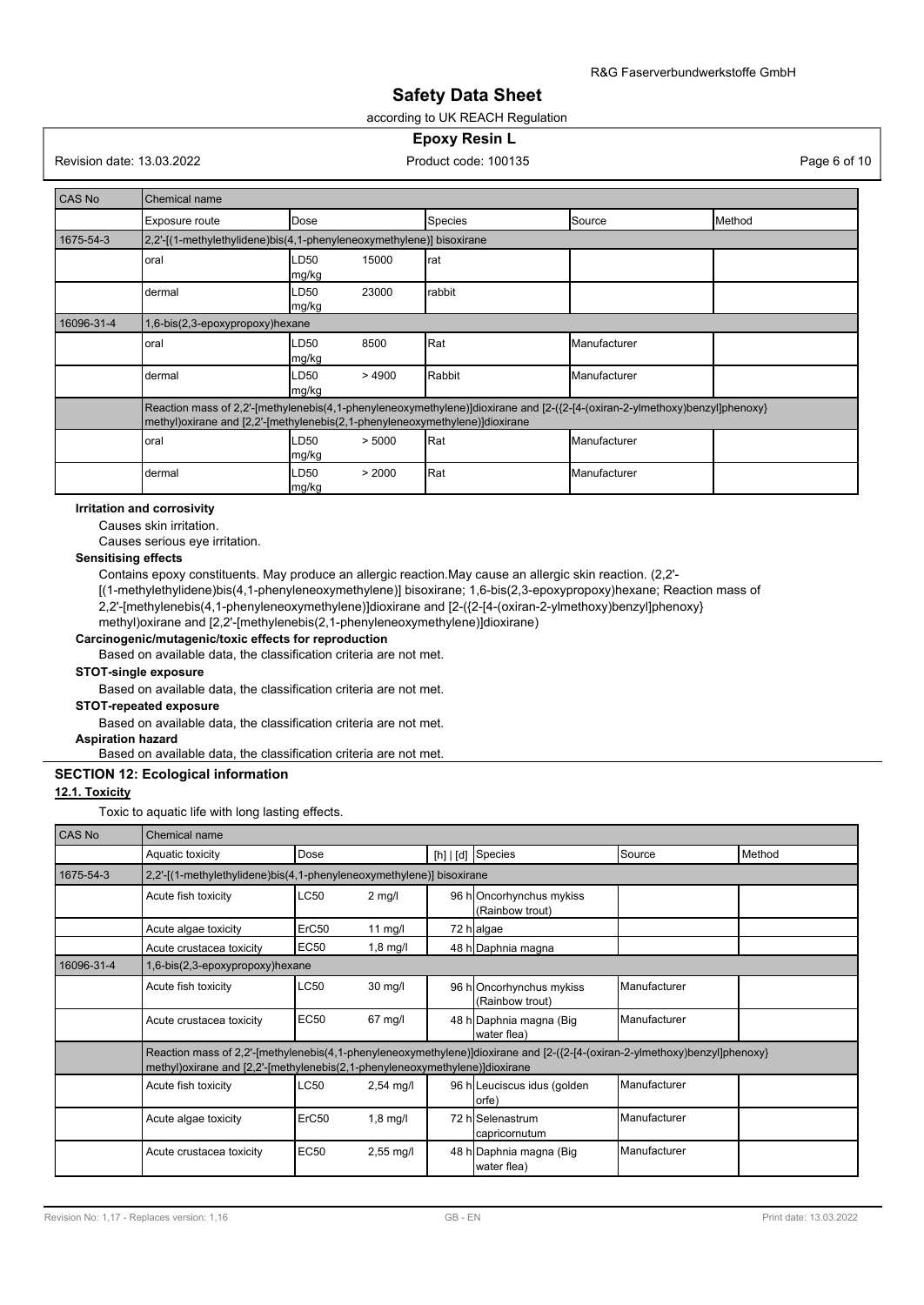according to UK REACH Regulation

|                                                            | <b>Epoxy Resin L</b>                                                                                                       |              |
|------------------------------------------------------------|----------------------------------------------------------------------------------------------------------------------------|--------------|
| Revision date: 13.03.2022                                  | Product code: 100135                                                                                                       | Page 7 of 10 |
| 12.2. Persistence and degradability                        |                                                                                                                            |              |
|                                                            | The product does not contain any relevant quantities of substances with workplace-related limit values to be monitored.    |              |
| 12.3. Bioaccumulative potential                            |                                                                                                                            |              |
|                                                            | The product does not contain any relevant quantities of substances with workplace-related limit values to be monitored.    |              |
| 12.4. Mobility in soil                                     |                                                                                                                            |              |
|                                                            | The product does not contain any relevant quantities of substances with workplace-related limit values to be monitored.    |              |
| 12.5. Results of PBT and vPvB assessment<br>not applicable |                                                                                                                            |              |
| 12.6. Other adverse effects                                |                                                                                                                            |              |
| No information available.                                  |                                                                                                                            |              |
| <b>Further information</b>                                 |                                                                                                                            |              |
|                                                            | Do not allow to enter into surface water or drains. Do not allow to enter into soil/subsoil.                               |              |
| <b>SECTION 13: Disposal considerations</b>                 |                                                                                                                            |              |
| 13.1. Waste treatment methods                              |                                                                                                                            |              |
| <b>Disposal recommendations</b>                            |                                                                                                                            |              |
|                                                            | Do not allow to enter into surface water or drains. Do not allow to enter into soil/subsoil. Dispose of waste according to |              |
| applicable legislation.                                    |                                                                                                                            |              |
| List of Wastes Code - residues/unused products<br>080299   | WASTES FROM THE MANUFACTURE, FORMULATION, SUPPLY AND USE (MFSU) OF COATINGS                                                |              |
|                                                            | (PAINTS, VARNISHES AND VITREOUS ENAMELS), ADHESIVES, SEALANTS AND PRINTING INKS; wastes                                    |              |
|                                                            | from MFSU of other coatings (including ceramic materials); wastes not otherwise specified                                  |              |
| List of Wastes Code - used product                         |                                                                                                                            |              |
| 080299                                                     | WASTES FROM THE MANUFACTURE, FORMULATION, SUPPLY AND USE (MFSU) OF COATINGS                                                |              |
|                                                            | (PAINTS, VARNISHES AND VITREOUS ENAMELS), ADHESIVES, SEALANTS AND PRINTING INKS; wastes                                    |              |
| <b>Contaminated packaging</b>                              | from MFSU of other coatings (including ceramic materials); wastes not otherwise specified                                  |              |
|                                                            | Non-contaminated packages may be recycled. Handle contaminated packages in the same way as the substance itself.           |              |
| Dispose of waste according to applicable legislation.      |                                                                                                                            |              |
| <b>SECTION 14: Transport information</b>                   |                                                                                                                            |              |
| Land transport (ADR/RID)                                   |                                                                                                                            |              |
| 14.1. UN number:                                           | <b>UN 3082</b>                                                                                                             |              |
| 14.2. UN proper shipping name:                             | ENVIRONMENTALLY HAZARDOUS SUBSTANCE, LIQUID, N.O.S. (2,2'-                                                                 |              |
|                                                            | [(1-methylethylidene)bis(4,1-phenyleneoxymethylene)] bisoxirane;                                                           |              |
|                                                            | 1,6-bis(2,3-epoxypropoxy)hexane; Reaction mass of 2,2'-                                                                    |              |
|                                                            | [methylenebis(4,1-phenyleneoxymethylene)]dioxirane and [2-({2-[4-                                                          |              |
|                                                            | (oxiran-2-ylmethoxy)benzyl]phenoxy}methyl)oxirane and [2,2'-                                                               |              |
|                                                            | [methylenebis(2,1-phenyleneoxymethylene)]dioxirane)                                                                        |              |
| 14.3. Transport hazard class(es):                          | 9                                                                                                                          |              |
| 14.4. Packing group:                                       | Ш                                                                                                                          |              |
| Hazard label:                                              | 9                                                                                                                          |              |
|                                                            |                                                                                                                            |              |
|                                                            |                                                                                                                            |              |
| Classification code:                                       | M6                                                                                                                         |              |
| Limited quantity:                                          | 5 L                                                                                                                        |              |
| Excepted quantity:                                         | E <sub>1</sub>                                                                                                             |              |
| Transport category:                                        | 3                                                                                                                          |              |
| Hazard No:<br>Tunnel restriction code:                     | 90<br>E                                                                                                                    |              |
| Other applicable information (land transport)              |                                                                                                                            |              |
|                                                            | Maximum net quantity per inner packaging: 30 ml Maximum net quantity per outer packaging: 1000 ml                          |              |
| Inland waterways transport (ADN)                           |                                                                                                                            |              |
| 14.1. UN number:                                           | <b>UN 3082</b>                                                                                                             |              |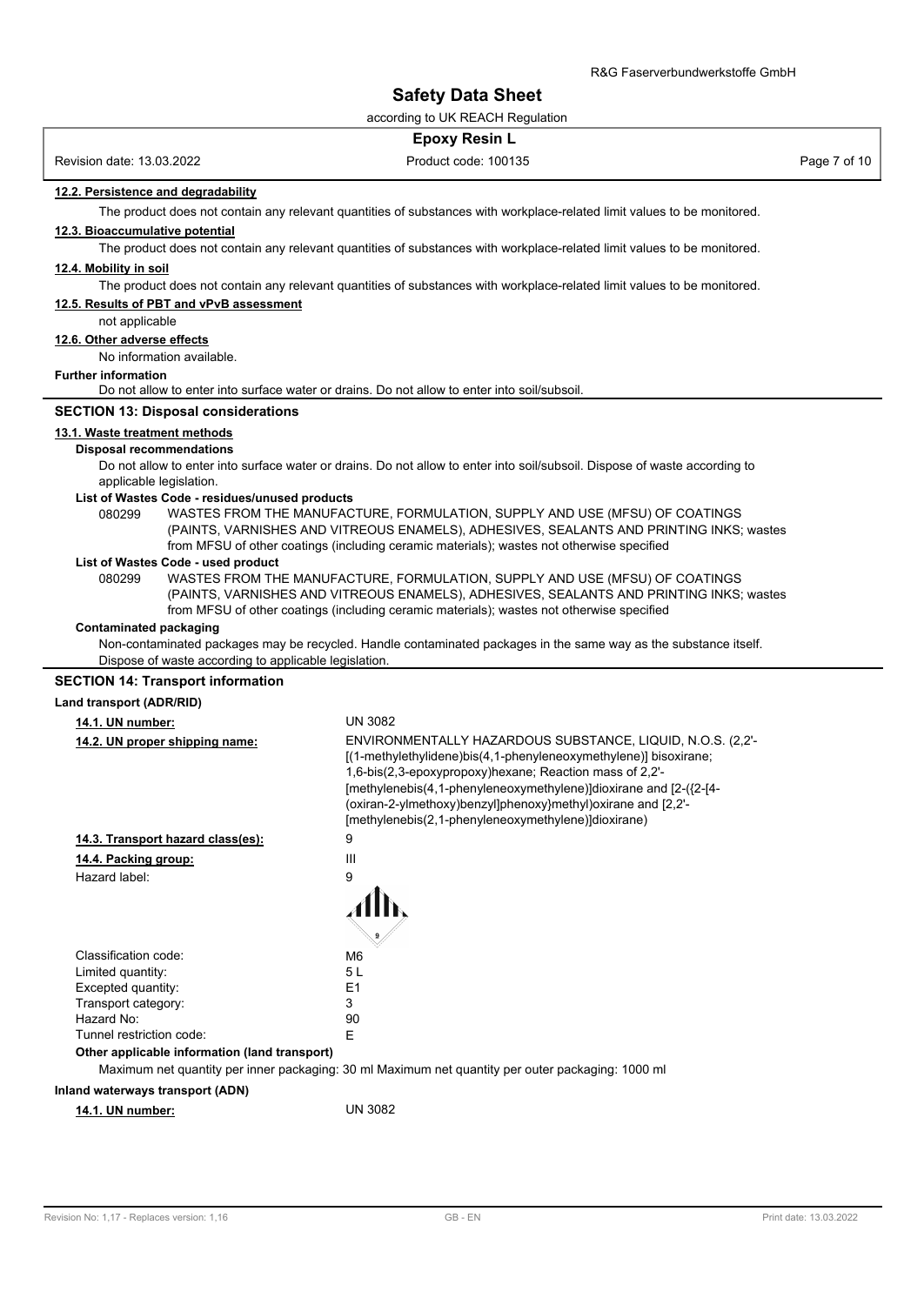according to UK REACH Regulation

| <b>Epoxy Resin L</b>                                            |                                                                                                                                                                                                                                                                                                                                                                                       |              |
|-----------------------------------------------------------------|---------------------------------------------------------------------------------------------------------------------------------------------------------------------------------------------------------------------------------------------------------------------------------------------------------------------------------------------------------------------------------------|--------------|
| Revision date: 13.03.2022                                       | Product code: 100135                                                                                                                                                                                                                                                                                                                                                                  | Page 8 of 10 |
| <u>14.2. UN proper shipping name:</u>                           | ENVIRONMENTALLY HAZARDOUS SUBSTANCE, LIQUID, N.O.S. (2,2'-<br>[(1-methylethylidene)bis(4,1-phenyleneoxymethylene)] bisoxirane;<br>1,6-bis(2,3-epoxypropoxy)hexane; Reaction mass of 2,2'-<br>[methylenebis(4,1-phenyleneoxymethylene)]dioxirane and [2-({2-[4-<br>(oxiran-2-ylmethoxy)benzyl]phenoxy}methyl)oxirane and [2,2'-<br>[methylenebis(2,1-phenyleneoxymethylene)]dioxirane) |              |
| 14.3. Transport hazard class(es):                               | 9                                                                                                                                                                                                                                                                                                                                                                                     |              |
| 14.4. Packing group:                                            | Ш                                                                                                                                                                                                                                                                                                                                                                                     |              |
| Hazard label:                                                   | 9                                                                                                                                                                                                                                                                                                                                                                                     |              |
|                                                                 |                                                                                                                                                                                                                                                                                                                                                                                       |              |
| Classification code:                                            | M <sub>6</sub>                                                                                                                                                                                                                                                                                                                                                                        |              |
| Limited quantity:                                               | 5L                                                                                                                                                                                                                                                                                                                                                                                    |              |
| Other applicable information (inland waterways transport)       | Maximum net quantity per inner packaging: 30 ml Maximum net quantity per outer packaging: 1000 ml                                                                                                                                                                                                                                                                                     |              |
| Marine transport (IMDG)                                         |                                                                                                                                                                                                                                                                                                                                                                                       |              |
| 14.1. UN number:                                                | <b>UN 3082</b>                                                                                                                                                                                                                                                                                                                                                                        |              |
| 14.2. UN proper shipping name:                                  | ENVIRONMENTALLY HAZARDOUS SUBSTANCE, LIQUID, N.O.S. (2,2'-<br>[(1-methylethylidene)bis(4,1-phenyleneoxymethylene)] bisoxirane; hexanediol<br>diglycidyl ether)                                                                                                                                                                                                                        |              |
| 14.3. Transport hazard class(es):                               | 9                                                                                                                                                                                                                                                                                                                                                                                     |              |
| 14.4. Packing group:                                            | Ш                                                                                                                                                                                                                                                                                                                                                                                     |              |
| Hazard label:                                                   | 9                                                                                                                                                                                                                                                                                                                                                                                     |              |
| Marine pollutant:                                               | Ja                                                                                                                                                                                                                                                                                                                                                                                    |              |
| Limited quantity:                                               | 5L                                                                                                                                                                                                                                                                                                                                                                                    |              |
| Excepted quantity:<br>EmS:                                      | E 1<br>$F-A, S-F$                                                                                                                                                                                                                                                                                                                                                                     |              |
| Other applicable information (marine transport)                 | Maximum net quantity per inner packaging: 30 ml Maximum net quantity per outer packaging: 1000 ml                                                                                                                                                                                                                                                                                     |              |
| Air transport (ICAO-TI/IATA-DGR)                                |                                                                                                                                                                                                                                                                                                                                                                                       |              |
| 14.1. UN number:                                                | <b>UN 3082</b>                                                                                                                                                                                                                                                                                                                                                                        |              |
| 14.2. UN proper shipping name:                                  | ENVIRONMENTALLY HAZARDOUS SUBSTANCE, LIQUID, N.O.S. (2,2'-<br>[(1-methylethylidene)bis(4,1-phenyleneoxymethylene)] bisoxirane; hexanediol<br>diglycidyl ether)                                                                                                                                                                                                                        |              |
| 14.3. Transport hazard class(es):                               | 9                                                                                                                                                                                                                                                                                                                                                                                     |              |
| 14.4. Packing group:                                            | Ш                                                                                                                                                                                                                                                                                                                                                                                     |              |
| Hazard label:                                                   | 9                                                                                                                                                                                                                                                                                                                                                                                     |              |
| Limited quantity Passenger:                                     | 5L                                                                                                                                                                                                                                                                                                                                                                                    |              |
| Excepted quantity:                                              | E <sub>1</sub>                                                                                                                                                                                                                                                                                                                                                                        |              |
| Other applicable information (air transport)                    | Maximum net quantity per inner packaging: 30 ml Maximum net quantity per outer packaging: 1000 ml                                                                                                                                                                                                                                                                                     |              |
| 14.5. Environmental hazards                                     |                                                                                                                                                                                                                                                                                                                                                                                       |              |
| ENVIRONMENTALLY HAZARDOUS:                                      | Yes                                                                                                                                                                                                                                                                                                                                                                                   |              |
| Danger releasing substance:                                     | bis[4(2,3-epoxypropoxy)phenyl]propane                                                                                                                                                                                                                                                                                                                                                 |              |
| 14.6. Special precautions for user<br>No information available. |                                                                                                                                                                                                                                                                                                                                                                                       |              |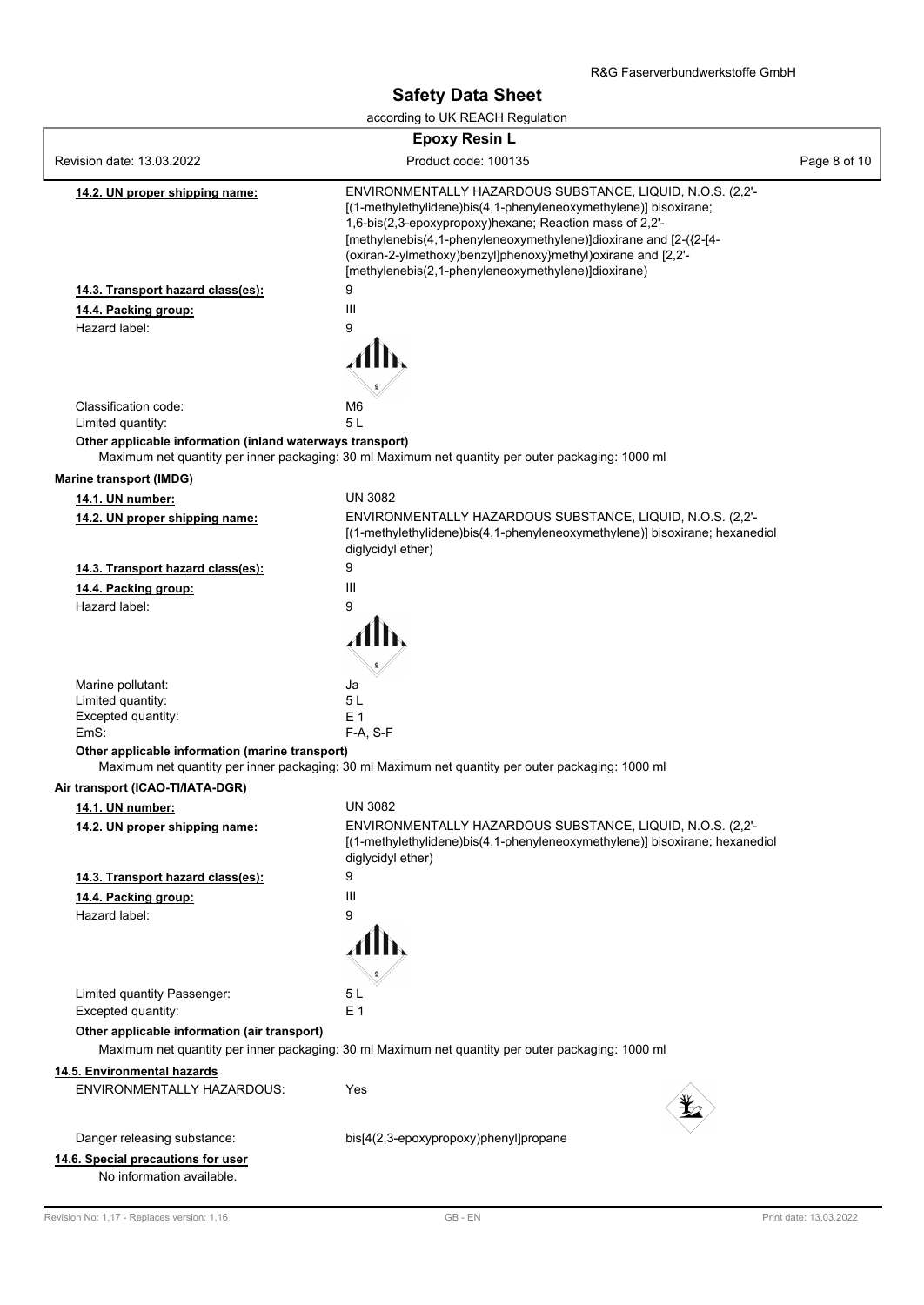according to UK REACH Regulation

#### **Epoxy Resin L**

Revision date: 13.03.2022 **Product code: 100135** Product code: 100135 Page 9 of 10

### **14.7. Transport in bulk according to Annex II of Marpol and the IBC Code** not applicable **SECTION 15: Regulatory information 15.1. Safety, health and environmental regulations/legislation specific for the substance or mixture EU regulatory information** Restrictions on use (REACH, annex XVII): Entry 3 Information according to 2012/18/EU (SEVESO III): E2 Hazardous to the Aquatic Environment **National regulatory information** Observe restrictions to employment for juveniles according to the 'juvenile work protection guideline' (94/33/EC). Employment restrictions: Water hazard class (D): 2 - obviously hazardous to water **15.2. Chemical safety assessment** Chemical safety assessments for substances in this mixture were not carried out. **SECTION 16: Other information Changes** This data sheet contains changes from the previous version in section(s): 1,2,14. **Abbreviations and acronyms** CLP: Classification, labelling and Packaging REACH: Registration, Evaluation and Authorization of Chemicals GHS: Globally Harmonised System of Classification, Labelling and Packaging of Chemicals UN: United Nations CAS: Chemical Abstracts Service DNEL: Derived No Effect Level DMEL: Derived Minimal Effect Level PNEC: Predicted No Effect Concentration ATE: Acute toxicity estimate LC50: Lethal concentration, 50% LD50: Lethal dose, 50% LL50: Lethal loading, 50% EL50: Effect loading, 50% EC50: Effective Concentration 50% ErC50: Effective Concentration 50%, growth rate NOEC: No Observed Effect Concentration BCF: Bio-concentration factor PBT: persistent, bioaccumulative, toxic vPvB: very persistent, very bioaccumulative ADR: Accord européen sur le transport des marchandises dangereuses par Route (European Agreement concerning the International Carriage of Dangerous Goods by Road) RID: Regulations concerning the international carriage of dangerous goods by rail ADN: European Agreement concerning the International Carriage of Dangerous Goods by Inland Waterways (Accord européen relatif au transport international des marchandises dangereuses par voies de navigation intérieures) IMDG: International Maritime Code for Dangerous Goods EmS: Emergency Schedules MFAG: Medical First Aid Guide IATA: International Air Transport Association ICAO: International Civil Aviation Organization MARPOL: International Convention for the Prevention of Marine Pollution from Ships IBC: Intermediate Bulk Container VOC: Volatile Organic Compounds SVHC: Substance of Very High Concern For abbreviations and acronyms, see table at http://abbrev.esdscom.eu **Classification for mixtures and used evaluation method according to GB CLP Regulation** Classification Classification procedure Skin Irrit. 2; H315 Calculation method Eye Irrit. 2; H319 Calculation method

Skin Sens. 1; H317 Calculation method Aquatic Chronic 2; H411 Calculation method